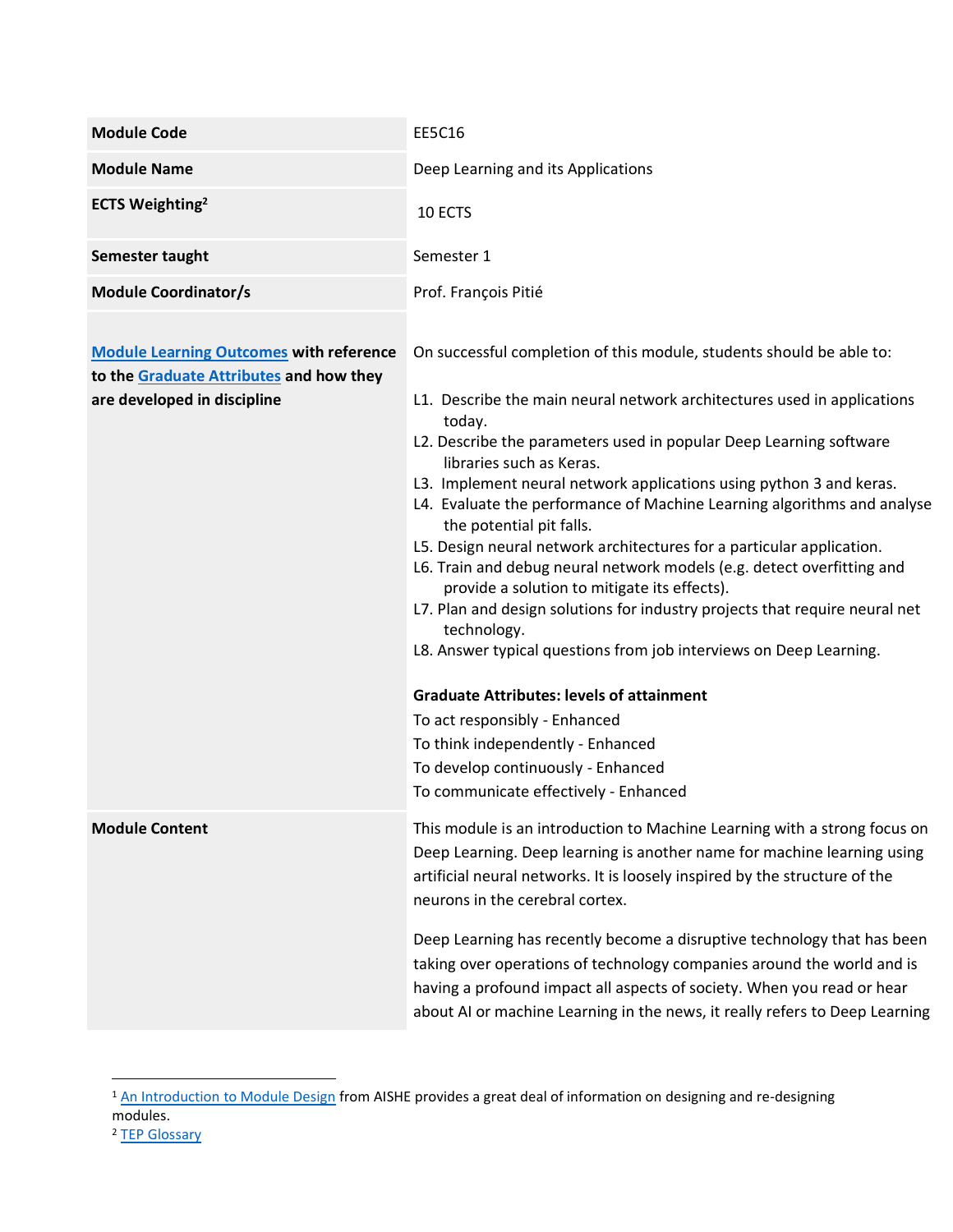technology. Learning how to master Deep Learning is increasingly becoming as important as learning how to code.

The course starts with an introduction to some essential aspects of Machine Learning, including Least Squares, Logistic Regression and a quick overview of some popular classification techniques such as decision trees and SVMs.

The course then dives into the fundamentals of Neural Nets, including Feed Forward Neural Nets, Convolution Neural Nets and Recurrent Neural Nets. Students get introduced to the most modern architectures in the later part of the module.

The material is constructed in collaboration with leading industrial practitioners including Google, YouTube and Intel, and students will have guest lectures from these companies.

Hands on labs will give you experience with the field and allow you to develop your own Deep Learning applications.

**Teaching and Learning Methods** The teaching strategy for this module is a mixture of lectures, problemsolving tutorials and laboratories dedicated to implement and solve machine learning problems. Most of the theoretical elements of Machine Learnings and Deep Learning will be covered in the first half of the term. The rest of the term is dedicated to expose the students to more advanced labs and industry related problems. The students will have access to online resources and recorded lecture videos. The teaching strategy includes elements of Mastery Learning, mixed with

Flipped Classroom. Labs are automatically accessed, and students are allowed unlimited submissions. Students must also successfully pass a number of questionnaires that checks the mastery of the fundamentals.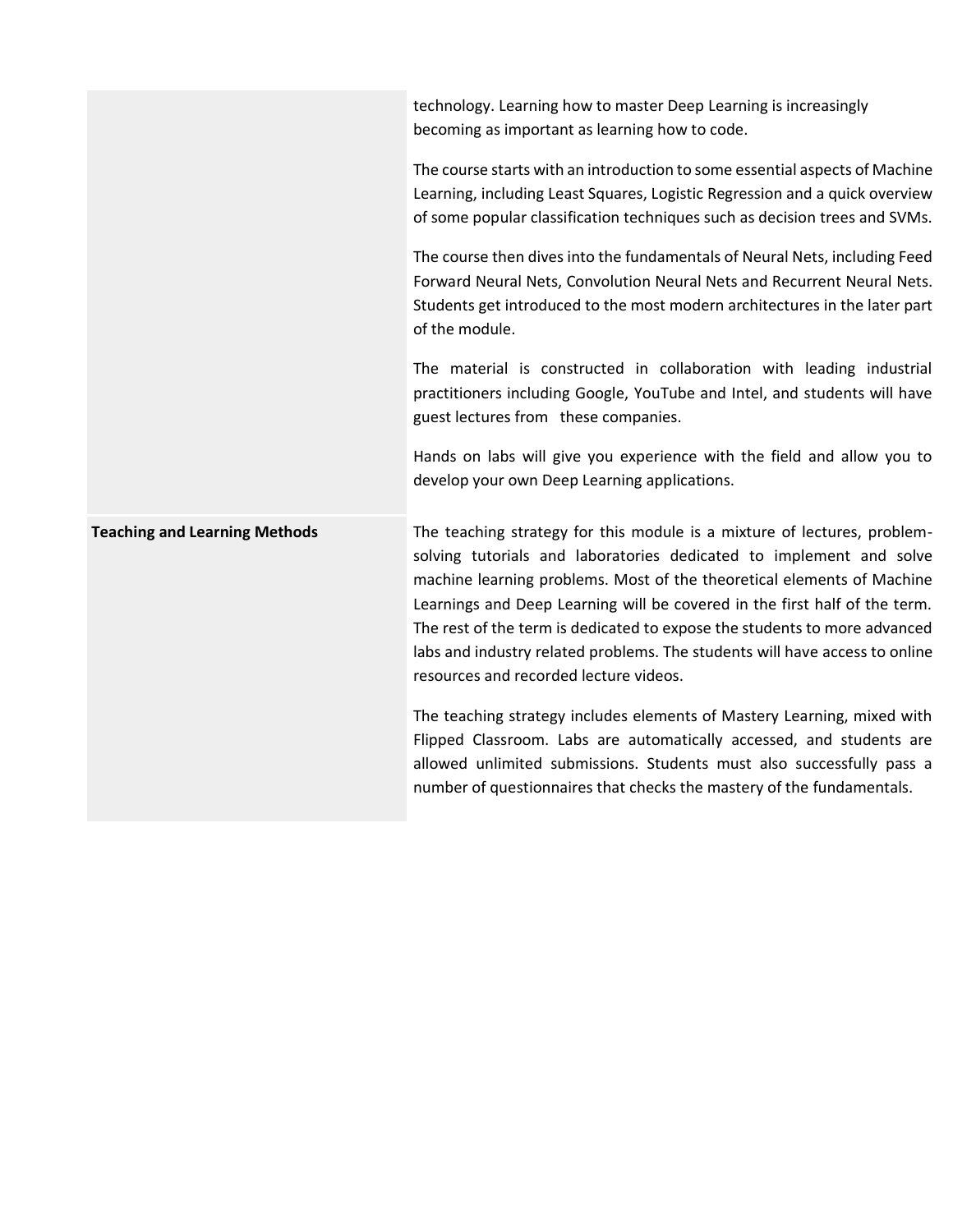<span id="page-2-1"></span><span id="page-2-0"></span>

| <b>Assessment Details<sup>3</sup></b><br>Please include the following:<br><b>Assessment Component</b><br>$\bullet$<br><b>Assessment description</b><br><b>Learning Outcome(s)</b><br>addressed<br>% of total<br><b>Assessment due date</b> | Assessment<br>Component                                                                                                                                                                                                                                                                                                                                                                                              | <b>Assessment Description</b> | LO<br>Addressed | % of<br>total | Week due                      |
|--------------------------------------------------------------------------------------------------------------------------------------------------------------------------------------------------------------------------------------------|----------------------------------------------------------------------------------------------------------------------------------------------------------------------------------------------------------------------------------------------------------------------------------------------------------------------------------------------------------------------------------------------------------------------|-------------------------------|-----------------|---------------|-------------------------------|
|                                                                                                                                                                                                                                            | Exam                                                                                                                                                                                                                                                                                                                                                                                                                 | Written exam 2h               | All             | 60%           | n/a                           |
|                                                                                                                                                                                                                                            | CA: in-class<br>tests                                                                                                                                                                                                                                                                                                                                                                                                | three 20min in-class tests    | All             | 20%           | 5,9,11                        |
|                                                                                                                                                                                                                                            | CA: labs                                                                                                                                                                                                                                                                                                                                                                                                             | Code submission of 7 labs     | All             | 20%           | Throughout<br>the<br>semester |
| <b>Reassessment Requirements</b>                                                                                                                                                                                                           |                                                                                                                                                                                                                                                                                                                                                                                                                      |                               |                 |               |                               |
| <b>Contact Hours and Indicative</b><br>Student Workload <sup>3</sup>                                                                                                                                                                       | <b>Contact hours: 55</b>                                                                                                                                                                                                                                                                                                                                                                                             |                               |                 |               |                               |
|                                                                                                                                                                                                                                            | Independent Study (preparation for course and review of<br>materials): 150                                                                                                                                                                                                                                                                                                                                           |                               |                 |               |                               |
|                                                                                                                                                                                                                                            | Independent Study (preparation for assessment, incl.<br>completion of assessment): 12                                                                                                                                                                                                                                                                                                                                |                               |                 |               |                               |
| <b>Recommended Reading List</b>                                                                                                                                                                                                            | Supporting references (research publications, press articles,<br>YouTube videos) are included in the handouts.<br>• Deep Learning, Ian Goodfellow et al., (MIT press),<br>[https://www.deeplearningbook.org]<br>· Machine Learning on Cousera, Andrew Ng<br>[https://www.coursera.org/learn/machine-learning]<br>. Neural Networks and Deep Learning, Michael Nielsen<br>[http://neuralnetworksanddeeplearning.com/] |                               |                 |               |                               |
| <b>Module Pre-requisite</b>                                                                                                                                                                                                                |                                                                                                                                                                                                                                                                                                                                                                                                                      |                               |                 |               |                               |
| <b>Module Co-requisite</b>                                                                                                                                                                                                                 |                                                                                                                                                                                                                                                                                                                                                                                                                      |                               |                 |               |                               |
| <b>Module Website</b>                                                                                                                                                                                                                      | https://frcs.github.io/4C16/                                                                                                                                                                                                                                                                                                                                                                                         |                               |                 |               |                               |
| Are other Schools/Departments<br>involved in the delivery of this<br>module? If yes, please provide<br>details.                                                                                                                            | No.                                                                                                                                                                                                                                                                                                                                                                                                                  |                               |                 |               |                               |
| <b>Module Approval Date</b>                                                                                                                                                                                                                |                                                                                                                                                                                                                                                                                                                                                                                                                      |                               |                 |               |                               |
| <b>Approved by</b>                                                                                                                                                                                                                         |                                                                                                                                                                                                                                                                                                                                                                                                                      |                               |                 |               |                               |

<sup>&</sup>lt;sup>3</sup> [TEP Guidelines on Workload and Assessment](https://www.tcd.ie/TEP/Council/assets/TEP%20Instructions%20for%20Using%20the%20student%20workload%20mapping%20tool%201.pdf)